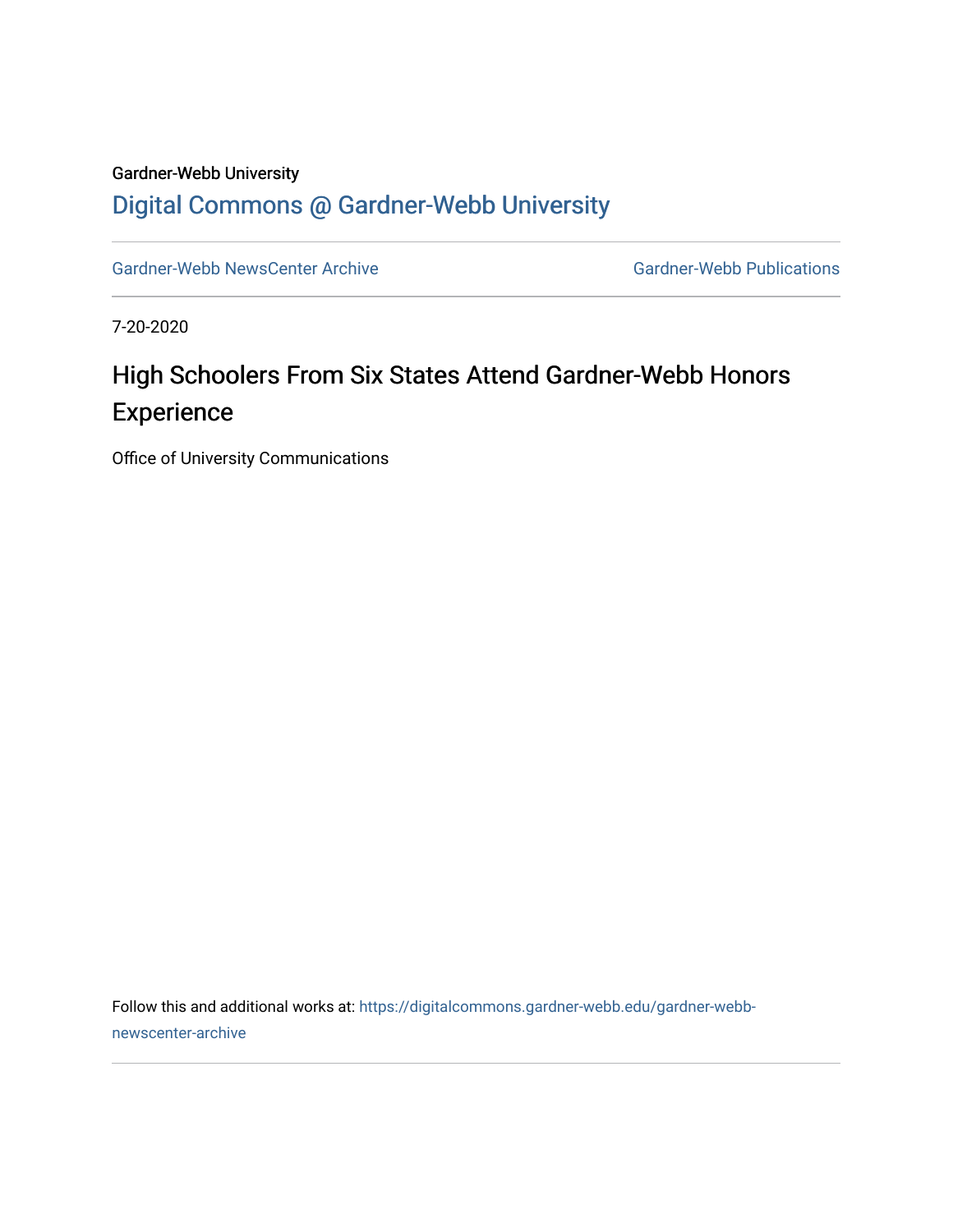# **High Schoolers From Six States Attend Gardner-Webb Honors Experience**

**webpublish.gardner-webb.edu**[/newscenter/high-schoolers-attend-honors-experience/](https://webpublish.gardner-webb.edu/newscenter/high-schoolers-attend-honors-experience/)

Office of University Communications

July 20, 2020



Dr. Nicole Waters, associate provost of the College of Health Sciences and associate professor of nursing, gave each student a banana patient, surgical kit and gown, and sterile operating field. As they received instructions on Mr. Banana's health problems, the students learned about anatomy, surgical terms and practiced using a scalpel and sutures.

#### *Students Accepted to Summer Program Automatically Invited to Compete for Academic Scholarships*

BOILING SPRINGS, N.C.—A group of 26 high school students, from 26 different schools in six states, recently spent a week on the campus of Gardner-Webb University previewing college life. As participants in The Honors Experience, the teenagers were introduced to dorm living and eating in the cafeteria, attended credit-bearing college courses, and completed service projects.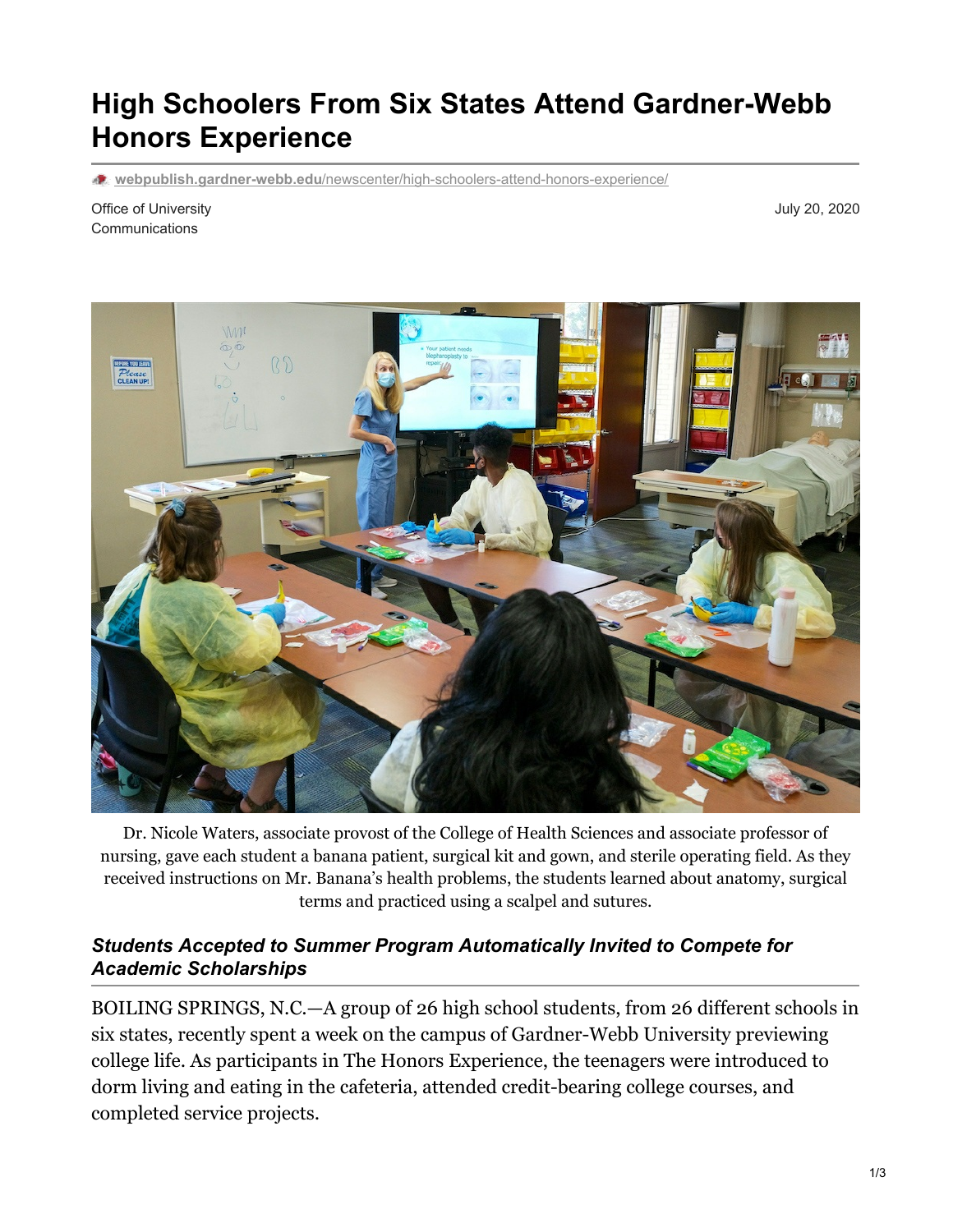This year's group is the largest one to attend since the program began three years ago. Classes were offered on various subjects, including relationships, religious studies, biology, nursing and exercise physiology. The students attended two classes based on their interests.

On day two in the nursing class, the students performed surgery—on Mr. Banana. Dr. Nicole Waters, associate provost of the College of Health Sciences and associate professor of nursing, gave each student a banana patient, surgical kit and gown, and sterile operating field. As they received instructions on Mr. Banana's health problems, the students learned about anatomy, surgical terms and practiced using a scalpel and sutures.



After drawing different organs on Mr. Banana, such as the liver, stomach, gall bladder and kidneys, the students put the patient to sleep and began operating. Waters led a discussion about hospital protocols, caring for a patient, and medical terminology. Mr. Banana had several conditions that needed treatment: hydrocephalus, fluid on the brain; blepharoptosis, drooping eyelids; cholelithiasis, gall stones; and other ailments.

The students listened to Waters' directions and operated with precision. Savannah Greene, a senior from Polk County (N.C.) High School, hopes to become a pediatric doctor. "We get a chance to see what it's really going to be like," she observed. "It teaches us new things that will be good to know in the future." Courtney Gant, a senior at Alexander Early College in Taylorsville, N.C., wants to be a pharmacist. "I thought it was really neat to experiment with the actual instruments," she said. Skyler Hardin, a senior at Thomas Jefferson Classical Academy in Rutherford County, N.C., wants to be a trauma nurse. "It's really interesting, because this is what I want to do," she noted.

The Honors Experience is offered each summer to academically gifted and talented students who are currently in the ninth through 11th grade. Students who are accepted into the program are automatically invited to participate in GWU's Ignite Excellence